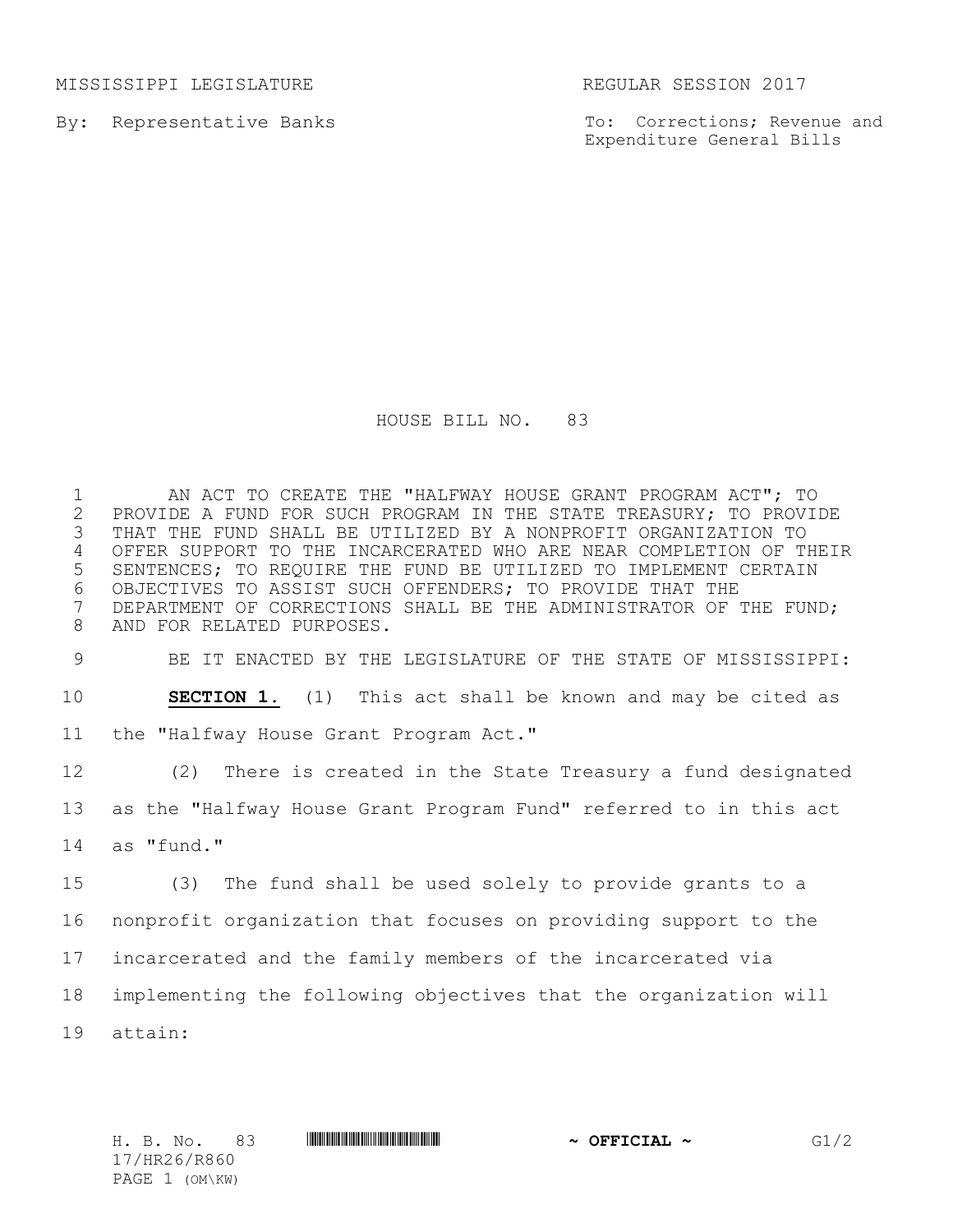(a) Obtaining a building to house offenders and hire adequate certified staff including counselors, educators and clergy members;

 (b) Servicing offenders who are near completion of their sentences by enrolling the offenders into the organization's intensive rehabilitation program for a minimum of six (6) months and a maximum of eighteen (18) months where such offenders will undergo vigorous behavioral and faith based initiatives that will teach offenders how to live in society;

 (c) Working closely with various local companies who are willing to hire and train individuals with criminal backgrounds as well as by having the nonprofit organization transport offenders to and from their work site;

 (d) Acquiring land so that offenders may be enrolled into an agriculture work program where they would harvest crops and sell the produce they have grown; and

 (e) Providing a mandatory financial responsibility program for offenders to educate such offenders on checking/savings accounts, self-employment and money management skills.

 (4) The fund shall be administered by the Department of Corrections which shall promulgate reasonable regulations and rules consistent with the purposes of this act.

17/HR26/R860 PAGE 2 (OM\KW)

H. B. No. 83 \*HR26/R860\* **~ OFFICIAL ~**